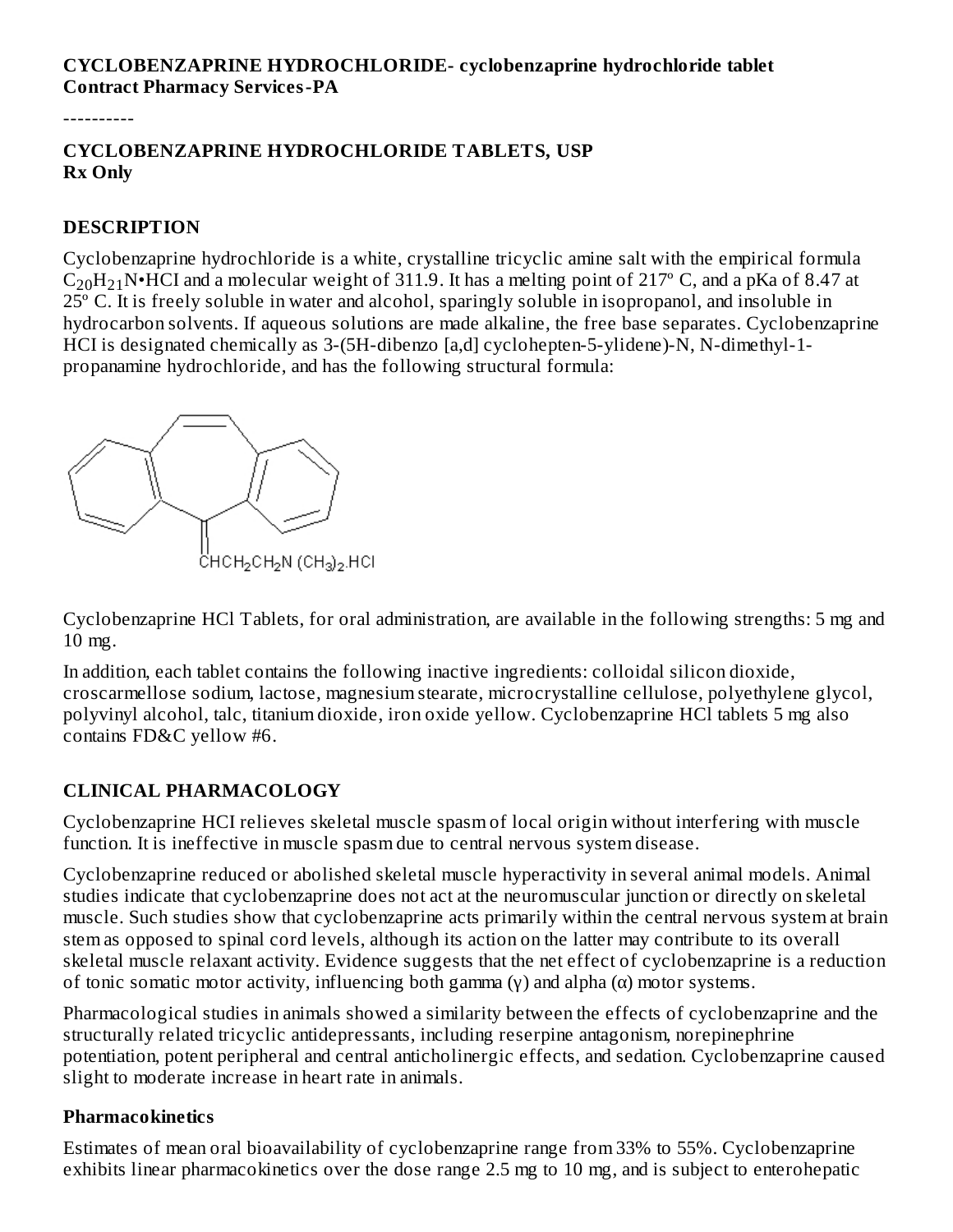circulation. It is highly bound to plasma proteins. Drug accumulates when dosed three times a day, reaching steady-state within 3-4 days at plasma concentrations about four-fold higher than after a single dose. At steady state in healthy subjects receiving 10 mg t.i.d. (n=18), peak plasma concentration was 25.9 ng/mL (range, 12.8-46.1 ng/mL), and area under the concentration-time (AUC) curve over an 8-hour dosing interval was 177 ng.hr/mL (range, 80-319 ng.hr/mL.)

Cyclobenzaprine is extensively metabolized, and is excreted primarily as glucuronides via the kidney. Cytochromes P-450 3A4, 1A2, and, to a lesser extent, 2D6, mediate N-demethylation, one of the oxidative pathways for cyclobenzaprine. Cyclobenzaprine is eliminated quite slowly, with an effective half-life of 18 hours (range 8-37 hours; n=18); plasma clearance is 0.7 L/min.

The plasma concentration of cyclobenzaprine is generally higher in the elderly and in patients with hepatic impairment. (See PRECAUTIONS, Use in the Elderly and PRECAUTIONS, Impaired Hepatic Function.)

# **Elderly**

In a pharmacokinetic study in elderly individuals (≥65yrs old), mean (n=10) steady-state cyclobenzaprine AUC values were approximately 1.7 fold (171.0 ng.hr/mL, range 96.1-255.3) higher than those seen in a group of eighteen younger adults (101.4 ng.hr/mL, range 36.1-182.9) from another study. Elderly male subjects had the highest observed mean increase, approximately 2.4 fold (198.3 ng.hr/mL, range 155.6- 255.3 versus 83.2 ng.hr/mL, range 41.1-142.5 for younger males) while levels in elderly females were increased to a much lesser extent, approximately 1.2 fold (143.8 ng.hr/mL, range 96.1-196.3 versus 115.9 ng.hr/mL, range 36.1-182.9 for younger females.)

In light of these findings, therapy with Cyclobenzaprine HCl in the elderly should be initiated with 5 mg dose and titrated slowly upward.

## **Hepatic Impairment**

In a pharmacokinetic study of sixteen subjects with hepatic impairment (15 mild, 1 moderate per Child-Pugh score), both AUC and Cmax were approximately double the values seen in the healthy control group. Based on the findings, Cyclobenzaprine HCl should be used with caution in subjects with mild hepatic impairment starting with the 5 mg dose and titrating slowly upward. Due to the lack of data in subjects with more severe hepatic insufficiency, the use of Cyclobenzaprine HCl in subjects with moderate to severe impairment is not recommended.

No significant effect on plasma levels or bioavailability of Cyclobenzaprine HCl or aspirin was noted when single or multiple doses of the two drugs were administered concomitantly. Concomitant administration of Cyclobenzaprine HCl and naproxen or diflunisal was well tolerated with no reported unexpected adverse effects. However combination therapy of Cyclobenzaprine HCl with naproxen was associated with more side effects than therapy with naproxen alone, primarily in the form of drowsiness. No well-controlled studies have been performed to indicate that Cyclobenzaprine HCl enhances the clinical effect of aspirin or other analgesics, or whether analgesics enhance the clinical effect of Cyclobenzaprine HCl in acute musculoskeletal conditions.

# **Clinical Studies**

Eight double-blind controlled clinical studies were performed in 642 patients comparing  $Cyclobenzaprine HCl tablets 10 mg, diazepam<sup>1</sup>, and placebo. Muscle spasm, local pain and tenderness,$ limitation of motion, and restriction in activities of daily living were evaluated. In three of these studies there was a significantly greater improvement with Cyclobenzaprine HCl than with diazepam, while in the other studies the improvement following both treatments was comparable.

Although the frequency and severity of adverse reactions observed in patients treated with Cyclobenzaprine HCl were comparable to those observed in patients treated with diazepam, dry mouth was observed more frequently in patients treated with Cyclobenzaprine HCl and dizziness more frequently in those treated with diazepam. The incidence of drowsiness, the most frequent adverse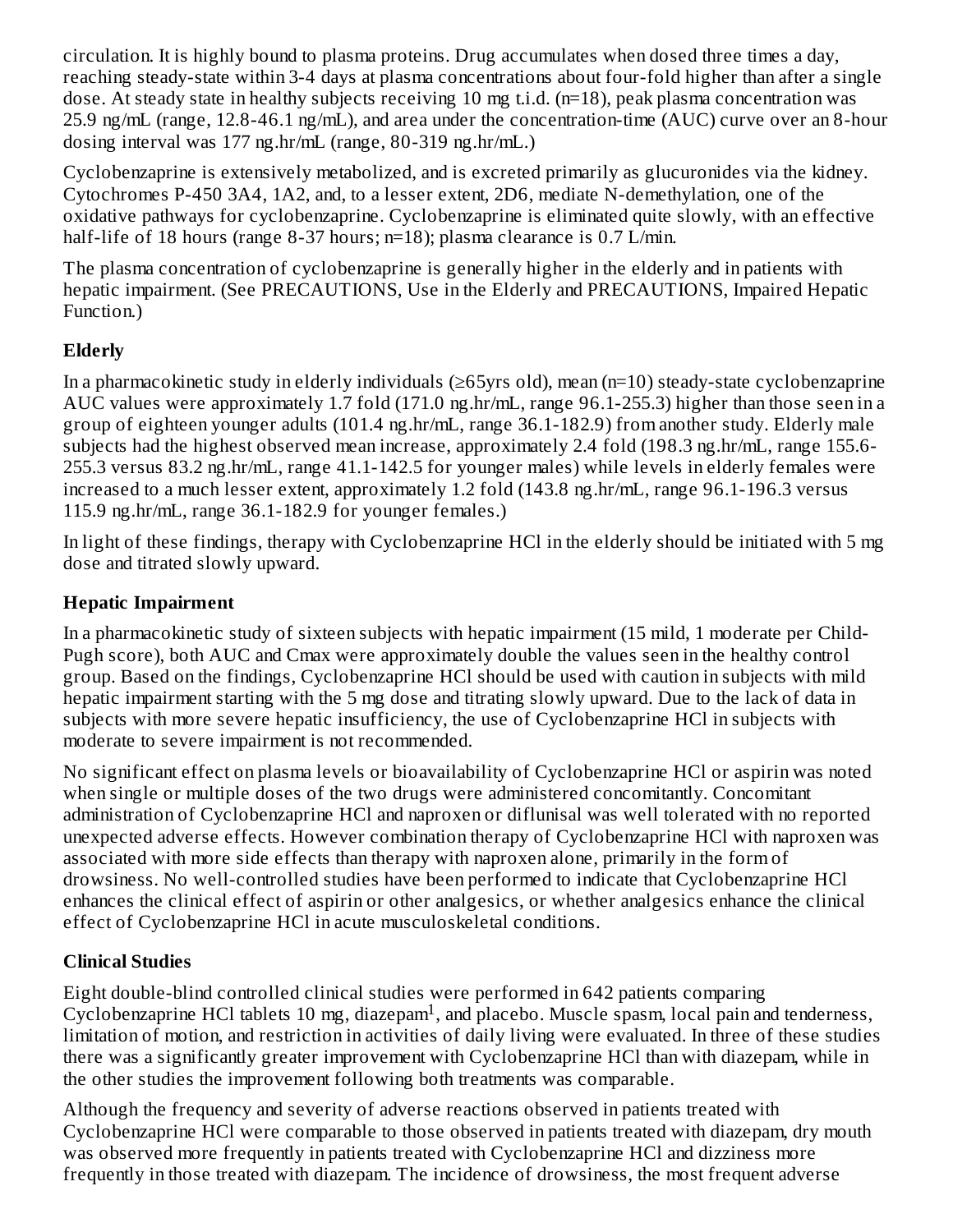reaction, was similar with both drugs.

The efficacy of Cyclobenzaprine HCl tablets 5 mg was demonstrated in two seven-day, double-blind, controlled clinical trials enrolling 1405 patients. One study compared Cyclobenzaprine HCl tablets 5 and 10 mg t.i.d. to placebo; and a second study compared Cyclobenzaprine HCl tablets 5 and 2.5 mg t.i.d. to placebo. Primary endpoints for both trials were determined by patient-generated data and included global impression of change, medication helpfulness, and relief from starting backache. Each endpoint consisted of a score on a 5-point rating scale (from 0 or worst outcome to 4 or best outcome). Secondary endpoints included a physician's evaluation of the presence and extent of palpable muscle spasm.

Comparisons of Cyclobenzaprine HCl tablets 5 mg and placebo groups in both trials established the statistically significant superiority of the 5 mg dose for all three primary endpoints at day 8 and, in the study comparing 5 and 10 mg, at day 3 or 4 as well. A similar effect was observed with Cyclobenzaprine HCl tablets 10 mg (all endpoints). Physician-assessed secondary endpoints also showed that Cyclobenzaprine HCl tablets 5 mg was associated with a greater reduction in palpable muscle spasm than placebo.

Analysis of the data from controlled studies show that Cyclobenzaprine HCl produces clinical improvement whether or not sedation occurs.

#### **Surveillance Program**

A post-marketing surveillance program was carried out in 7607 patients with acute musculoskeletal disorders, and included 297 patients treated with Cyclobenzaprine HCl tablets 10 mg for 30 days or longer. The overall effectiveness of Cyclobenzaprine HCl was similar to that observed in the doubleblind controlled studies; the overall incidence of adverse effects was less (see ADVERSE REACTIONS).

1 VALIUM® (diazepam, Roche)

## **INDICATIONS AND USAGE**

Cyclobenzaprine HCl tablets are indicated as an adjunct to rest and physical therapy for relief of muscle spasm associated with acute, painful musculoskeletal conditions.

Improvement is manifested by relief of muscle spasm and its associated signs and symptoms, namely, pain, tenderness, limitation of motion, and restriction in activities of daily living.

Cyclobenzaprine HCl tablets should be used only for short periods (up to two or three weeks) because adequate evidence of effectiveness for more prolonged use is not available and because muscle spasm associated with acute, painful musculoskeletal conditions is generally of short duration and specific therapy for longer periods is seldom warranted.

Cyclobenzaprine HCl tablets have not been found effective in the treatment of spasticity associated with cerebral or spinal cord disease, or in children with cerebral palsy.

## **CONTRAINDICATIONS**

Hypersensitivity to any component of this product.

Concomitant use of monoamine oxidase (MAO) inhibitors or within 14 days after their discontinuation. Hyperpyretic crisis seizures, and deaths have occurred in patients receiving cyclobenzaprine (or structurally similar tricyclic antidepressants) concomitantly with MAO inhibitor drugs.

Acute recovery phase of myocardial infarction, and patients with arrhythmias, heart block or conduction disturbances, or congestive heart failure.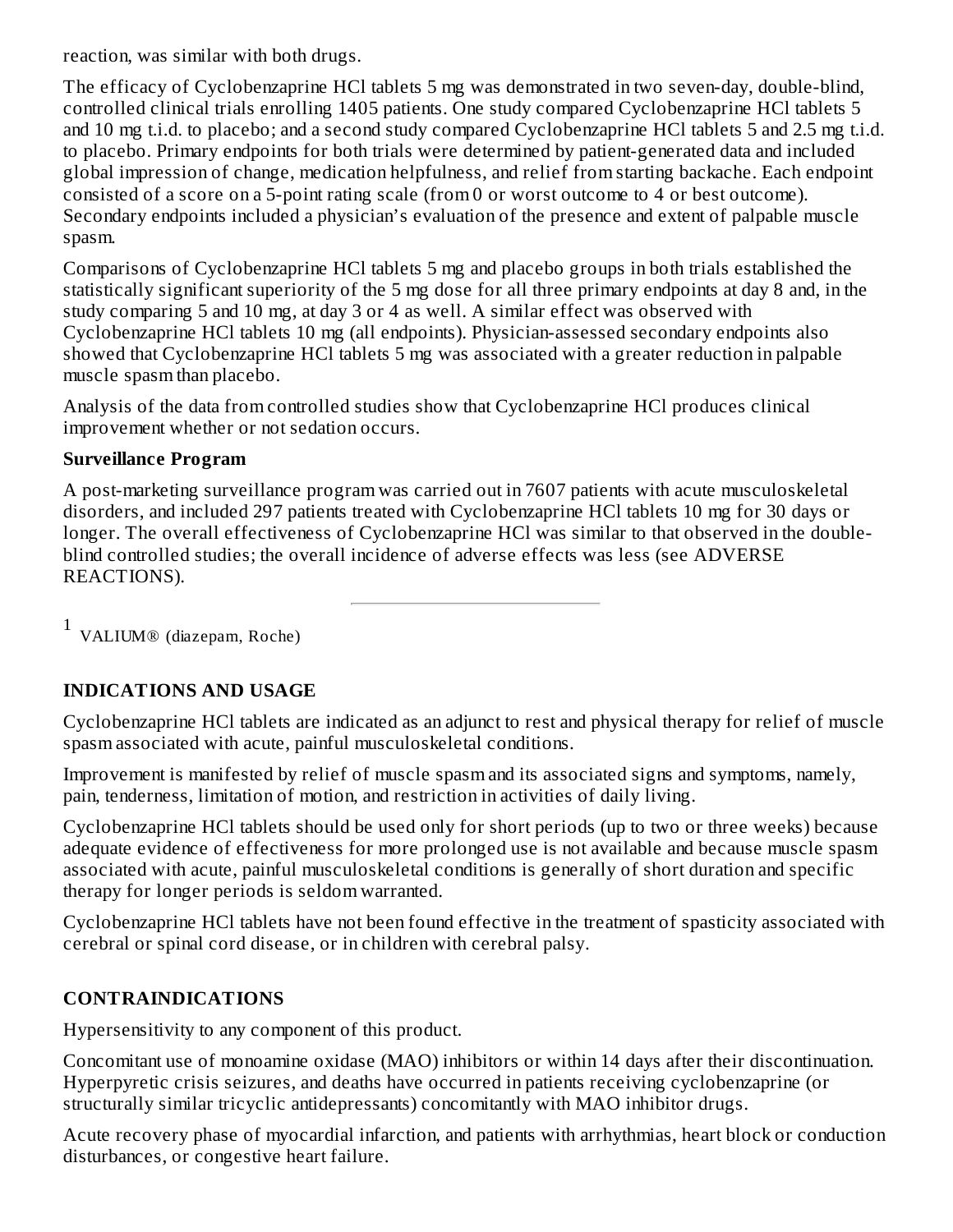## **WARNINGS**

Cyclobenzaprine is closely related to the tricyclic antidepressants, e.g., amitriptyline and imipramine. In short term studies for indications other than muscle spasm associated with acute musculoskeletal conditions, and usually at doses somewhat greater than those recommended for skeletal muscle spasm, some of the more serious central nervous system reactions noted with the tricyclic antidepressants have occurred (see WARNINGS, below, and ADVERSE REACTIONS).

Tricyclic antidepressants have been reported to produce arrhythmias, sinus tachycardia, prolongation of the conduction time leading to myocardial infarction and stroke.

Cyclobenzaprine HCl may enhance the effects of alcohol, barbiturates, and other CNS depressants.

## **PRECAUTIONS**

#### **General**

Because of its atropine-like action, Cyclobenzaprine HCl should be used with caution in patients with a history of urinary retention, angle-closure glaucoma, increased intraocular pressure, and in patients taking anticholinergic medication.

#### **Impaired Hepatic Function**

The plasma concentration of cyclobenzaprine is increased in patients with hepatic impairment (see CLINICAL PHARMACOLOGY, Pharmacokinetics, Hepatic Impairment).

These patients are generally more susceptible to drugs with potentially sedating effects, including cyclobenzaprine. Cyclobenzaprine HCl should be used with caution in subjects with mild hepatic impairment starting with a 5 mg dose and titrating slowly upward. Due to the lack of data in subjects with more severe hepatic insufficiency, the use of Cyclobenzaprine HCl in subjects with moderate to severe impairment is not recommended.

#### **Information for patients**

Cyclobenzaprine HCl, especially when used with alcohol or other CNS depressants, may impair mental and/or physical abilities required for performance of hazardous tasks, such as operating machinery or driving a motor vehicle. In the elderly, the frequency and severity of adverse events associated with the use of cyclobenzaprine, with or without concomitant medications, is increased. In elderly patients, Cyclobenzaprine HCl should be initiated with a 5 mg dose and titrated slowly upward.

## **Drug Interactions**

Cyclobenzaprine HCl may have life-threatening interactions with MAO inhibitors. (See CONTRAINDICATIONS.)

Cyclobenzaprine HCl may enhance the effects of alcohol, barbiturates, and other CNS depressants. Tricyclic antidepressants may block the antihypertensive action of guanethidine and similarly acting compounds.

Tricyclic antidepressants may enhance the seizure risk in patients taking tramadol<sup>2</sup>.

2 ULTRAM® (tramadol HCI tablets, Ortho-McNeil Pharmaceutical)

ULTRACET® (tramadol HCI and acetaminophen tablets, Ortho-McNeil Pharmaceutical)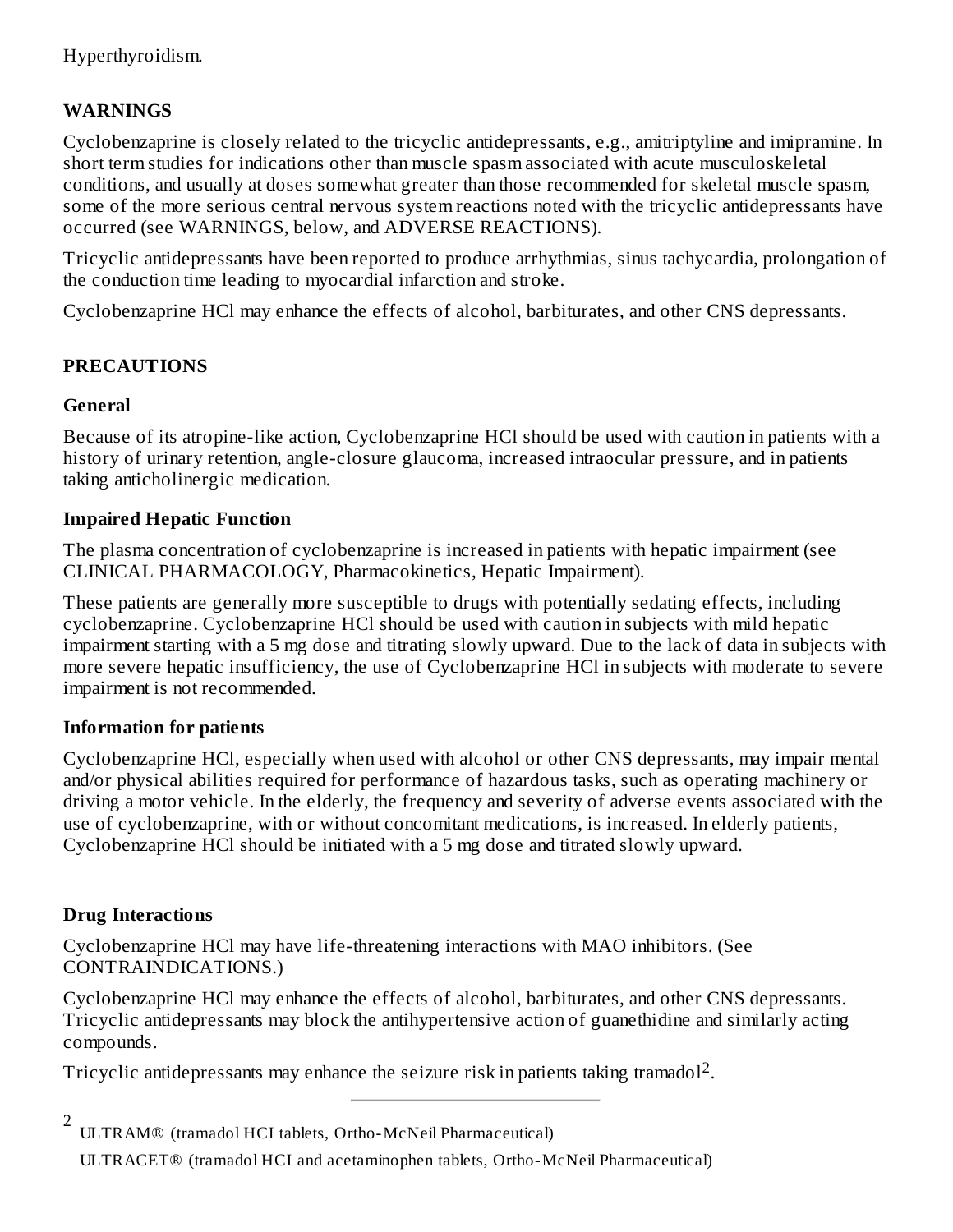#### **Carcinogenesis, mutagenesis, impairment of fertility**

In rats treated with Cyclobenzaprine HCl for up to 67 weeks at doses of approximately 5 to 40 times the maximum recommended human dose, pale, sometimes enlarged, livers were noted and there was a doserelated hepatocyte vacuolation with lipidosis. In the higher dose groups this microscopic change was seen after 26 weeks and even earlier in rats which died prior to 26 weeks; at lower doses, the change was not seen until after 26 weeks.

Cyclobenzaprine did not affect the onset, incidence or distribution of neoplasia in an 81-week study in the mouse or in a 105-week study in the rat.

At oral doses of up to 10 times the human dose, cyclobenzaprine did not adversely affect the reproductive performance or fertility of male or female rats. Cyclobenzaprine did not demonstrate mutagenic activity in the male mouse at dose levels of up to 20 times the human dose.

#### **Pregnancy**

Pregnancy Category B: Reproduction studies have been performed in rats, mice and rabbits at doses up to 20 times the human dose, and have revealed no evidence of impaired fertility or harm to the fetus due to Cyclobenzaprine HCl. There are, however, no adequate and well-controlled studies in pregnant women. Because animal reproduction studies are not always predictive of human response, this drug should be used during pregnancy only if clearly needed.

#### **Nursing mothers**

It is not known whether this drug is excreted in human milk. Because cyclobenzaprine is closely related to the tricyclic antidepressants, some of which are known to be excreted in human milk, caution should be exercised when Cyclobenzaprine HCl is administered to a nursing woman.

#### **Pediatric us e**

Safety and effectiveness of Cyclobenzaprine HCl in pediatric patients below 15 years of age have not been established.

## **Us e in the Elderly**

The plasma concentration of cyclobenzaprine is increased in the elderly (See CLINICAL PHARMACOLOGY, Pharmacokinetics, Elderly.) The elderly may also be more at risk for CNS adverse events such as hallucinations and confusion, cardiac events resulting in falls or other sequelae, drug-drug and drug-disease interactions. For these reasons, in the elderly, cyclobenzaprine should be used only if clearly needed. In such patients Cyclobenzaprine HCl should be initiated with a 5 mg dose and titrated slowly upward.

## **ADVERSE REACTIONS**

Incidence of most common adverse reactions in the 2 double-blind $^3$ , placebo-controlled 5 mg studies (incidence of >3% on Cyclobenzaprine HCl tablets 5 mg):

|                   | Cyclobenzaprine Cyclobenzaprine Placebo |                                 |           |  |
|-------------------|-----------------------------------------|---------------------------------|-----------|--|
|                   |                                         | HCl tablets 5 mg HCl tablets 10 |           |  |
|                   |                                         | mg                              |           |  |
|                   | $N = 464$                               | $N = 249$                       | $N = 469$ |  |
| <b>Drowsiness</b> | 29%                                     | 38%                             | 10%       |  |
| Dry Mouth         | 21%                                     | 32%                             | 7%        |  |
| Fatigue           | 6%                                      | 6%                              | 3%        |  |
| Headache          | 5%                                      | 5%                              | 8%        |  |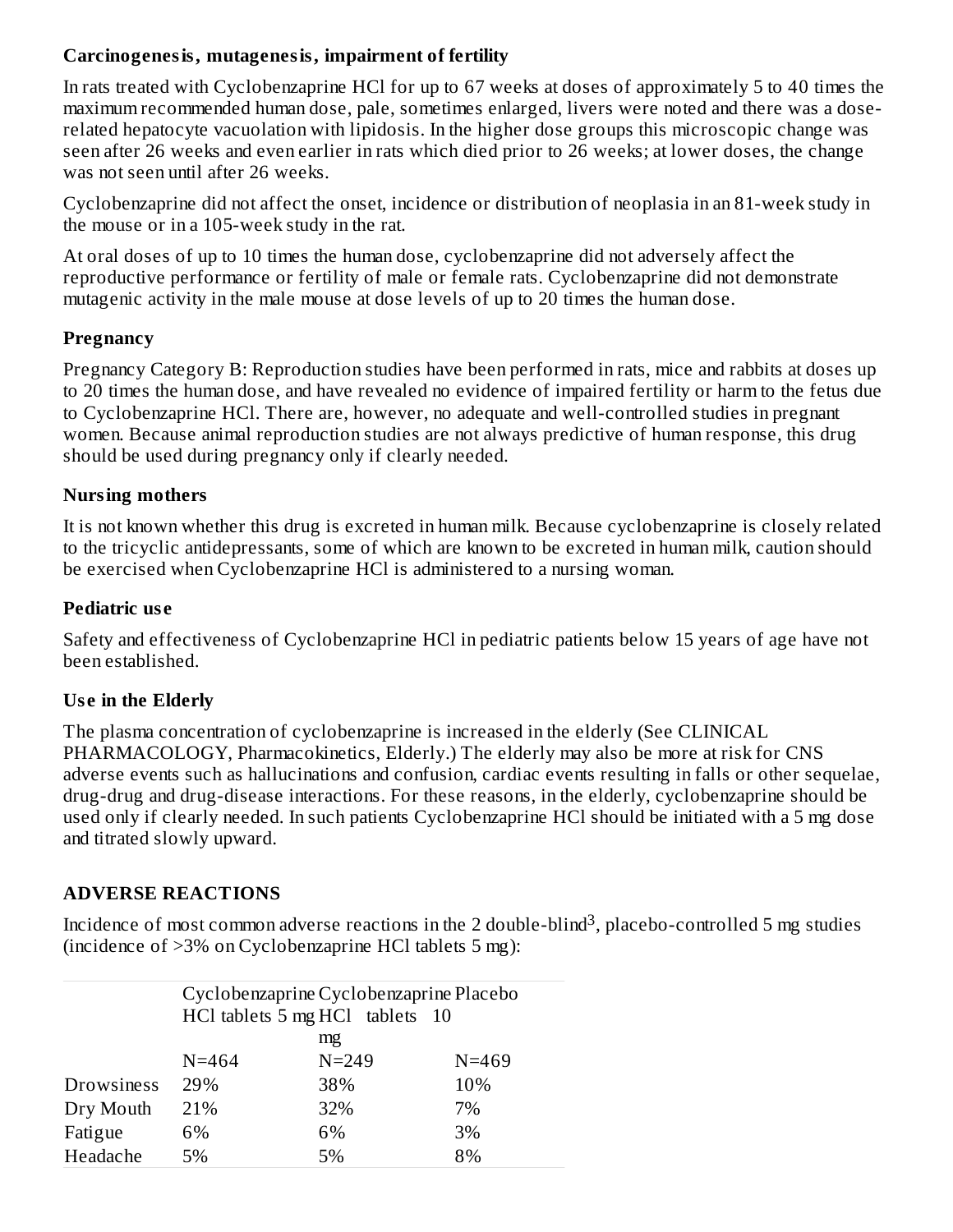Adverse reactions which were reported in 1% to 3% of the patients were: abdominal pain, acid regurgitation, constipation, diarrhea, dizziness, nausea, irritability, mental acuity decreased, nervousness, upper respiratory infection, and pharyngitis.

The following list of adverse reactions is based on the experience in 473 patients treated with Cyclobenzaprine HCl tablets 10 mg in additional controlled clinical studies, 7607 patients in the postmarketing surveillance program, and reports received since the drug was marketed. The overall incidence of adverse reactions among patients in the surveillance program was less than the incidence in the controlled clinical studies.

The adverse reactions reported most frequently with Cyclobenzaprine HCl were drowsiness, dry mouth and dizziness. The incidence of these common adverse reactions was lower in the surveillance program than in the controlled clinical studies:

|                |                                  |  |                   | Clinical Studies With Surveillance Program |  |
|----------------|----------------------------------|--|-------------------|--------------------------------------------|--|
|                | Cyclobenzaprine<br>tablets 10 mg |  |                   | HCl With Cyclobenzaprine                   |  |
|                |                                  |  | HCl tablets 10 mg |                                            |  |
| Drowsiness 39% |                                  |  | 16%               |                                            |  |
| Dry Mouth 27%  |                                  |  | 7%                |                                            |  |
| Dizziness 11%  |                                  |  | 3%                |                                            |  |

Among the less frequent adverse reactions, there was no appreciable difference in incidence in controlled clinical studies or in the surveillance program. Adverse reactions which were reported in 1% to 3% of the patients were: fatigue/tiredness, asthenia, nausea, constipation, dyspepsia, unpleasant taste, blurred vision, headache, nervousness, and confusion.

The following adverse reactions have been reported in post-marketing experience or with an incidence of less than 1% of patients in clinical trials with the 10 mg tablet:

*Body as a Whole:* Syncope; malaise.

*Cardiovascular:* Tachycardia; arrhythmia; vasodilatation; palpitation; hypotension.

*Digestive:* Vomiting; anorexia; diarrhea; gastrointestinal pain; gastritis; thirst; flatulence; edema of the tongue; abnormal liver function and rare reports of hepatitis, jaundice and cholestasis.

*Hypersensitivity:* Anaphylaxis; angioedema; pruritus; facial edema; urticaria; rash.

*Musculoskeletal:* Local weakness.

*Nervous System and Psychiatric:* Seizures, ataxia; vertigo; dysarthria; tremors; hypertonia; convulsions; muscle twitching; disorientation; insomnia; depressed mood; abnormal sensations; anxiety; agitation; psychosis, abnormal thinking and dreaming; hallucinations; excitement; paresthesia; diplopia.

*Skin:* Sweating.

*Special Senses:* Ageusia; tinnitus.

*Urogenital:* Urinary frequency and/or retention.

#### **Causal Relationship Unknown**

Other reactions, reported rarely for Cyclobenzaprine HCl under circumstances where a causal relationship could not be established or reported for other tricyclic drugs, are listed to serve as alerting information to physicians:

*Body as a whole:* Chest pain; edema.

*Cardiovascular:* Hypertension; myocardial infarction; heart block; stroke.

*Digestive:* Paralytic ileus, tongue discoloration; stomatitis; parotid swelling.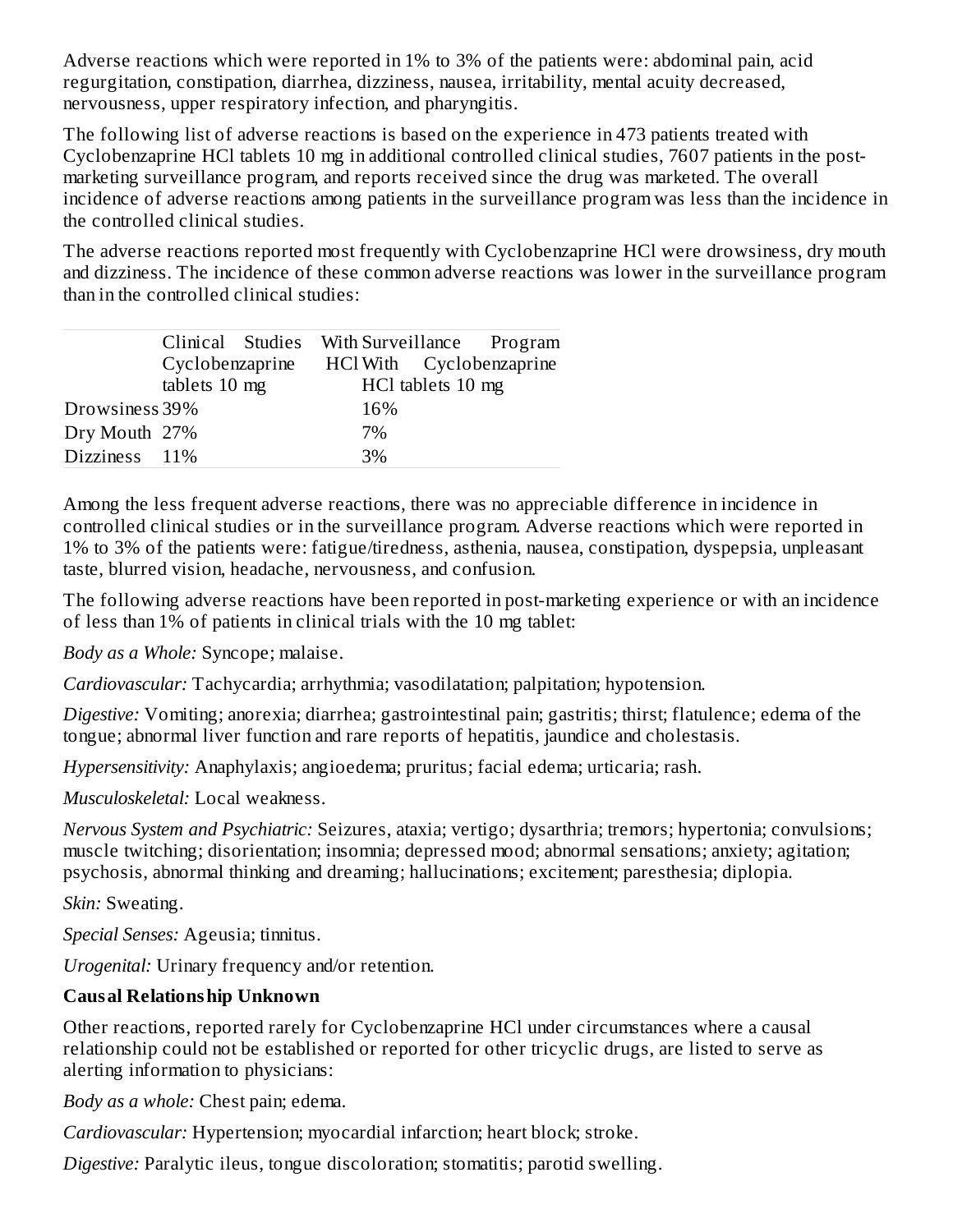*Endocrine:* Inappropriate ADH syndrome.

*Hematic and Lymphatic:* Purpura; bone marrow depression; leukopenia; eosinophilia; thrombocytopenia.

*Metabolic, Nutritional and Immune:* Elevation and lowering of blood sugar levels; weight gain or loss.

*Musculoskeletal:* Myalgia.

*Nervous System and Psychiatric:* Decreased or increased libido; abnormal gait; delusions; aggressive behavior; paranoia; peripheral neuropathy; Bell's palsy; alteration in EEG patterns; extrapyramidal symptoms.

*Respiratory:* Dyspnea.

*Skin:* Photosensitization; alopecia.

*Urogenital:* Impaired urination; dilatation of urinary tract; impotence; testicular swelling; gynecomastia; breast enlargement; galactorrhea.

3

Note: Cyclobenzaprine HCl tablets 10 mg data are from one clinical trial. Cyclobenzaprine HCl tablets 5 mg and placebo data are from two studies.

# **DRUG ABUSE AND DEPENDENCE**

Pharmacologic similarities among the tricyclic drugs require that certain withdrawal symptoms be considered when Cyclobenzaprine HCl is administered, even though they have not been reported to occur with this drug. Abrupt cessation of treatment after prolonged administration rarely may produce nausea, headache, and malaise. These are not indicative of addiction.

## **OVERDOSAGE**

Although rare, deaths may occur from overdosage with Cyclobenzaprine HCl. Multiple drug ingestion (including alcohol) is common in deliberate cyclobenzaprine overdose. As management of overdose is complex and changing, it is recommended that the physician contact a poison control center for current information on treatment. Signs and symptoms of toxicity may develop rapidly after cyclobenzaprine overdose; therefore, hospital monitoring is required as soon as possible. The acute oral LD50 of Cyclobenzaprine HCl is approximately 338 and 425 mg/kg in mice and rats, respectively.

## **MANIFESTATIONS**

The most common effects associated with cyclobenzaprine overdose are drowsiness and tachycardia. Less frequent manifestations include tremor, agitation, coma, ataxia, hypertension, slurred speech, confusion, dizziness, nausea, vomiting, and hallucinations. Rare but potentially critical manifestations of overdose are cardiac arrest, chest pain, cardiac dysrhythmias, severe hypotension, seizures, and neuroleptic malignant syndrome. Changes in the electrocardiogram, particularly in QRS axis or width, are clinically significant indicators of cyclobenzaprine toxicity. Other potential effects of overdosage include any of the symptoms listed under ADVERSE REACTIONS.

# **MANAGEMENT**

General

As management of overdose is complex and changing, it is recommended that the physician contact a poison control center for current information on treatment.

In order to protect against the rare but potentially critical manifestations described above, obtain an ECG and immediately initiate cardiac monitoring. Protect the patient's airway, establish an intravenous line and initiate gastric decontamination. Observation with cardiac monitoring and observation for signs of CNS or respiratory depression, hypotension, cardiac dysrhythmias and/or conduction blocks, and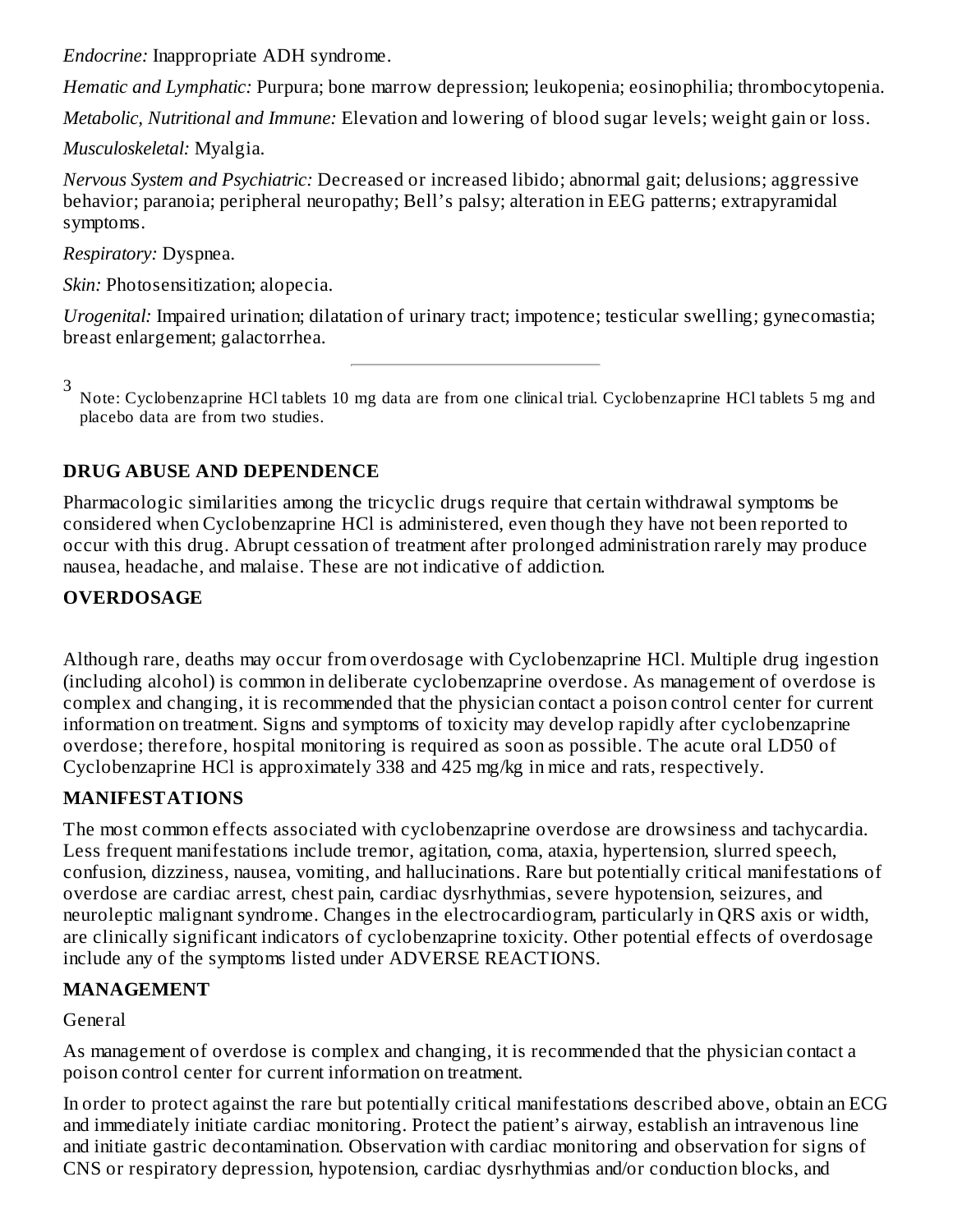seizures is necessary. If signs of toxicity occur at any time during this period, extended monitoring is required. Monitoring of plasma drug levels should not guide management of the patient. Dialysis is probably of no value because of low plasma concentrations of the drug.

#### Gastrointestinal Decontamination

All patients suspected of an overdose with Cyclobenzaprine HCl should receive gastrointestinal decontamination. This should include large volume gastric lavage followed by activated charcoal. If consciousness is impaired, the airway should be secured prior to lavage and emesis is contra-indicated

### Cardiovascular

A maximal limb-lead QRS duration of ≥0.10 seconds may be the best indication of the severity of the overdose. Serum alkalinization, to a pH of 7.45 to 7.55, using intravenous sodium bicarbonate and hyperventilation (as needed), should be instituted for patients with dysrhythmias and/or QRS widening. A pH>7.60 or a pCO2<20 mmHg is undesirable. Dysrhythmias unresponsive to sodium bicarbonate therapy/hyperventilation may respond to lidocaine, bretylium or phenytoin. Type 1A and 1C antiarrhythmics are generally contraindicated (e.g., quinidine, disopyramide, and procainamide).

#### CNS

In patients with CNS depression, early intubation is advised because of the potential for abrupt deterioration. Seizures should be controlled with benzodiazepines or, if these are ineffective, other anticonvulsants (e.g. phenobarbital, phenytoin). Physostigmine is not recommended except to treat lifethreatening symptoms that have been unresponsive to other therapies, and then only in close consultation with a poison control center.

#### PSYCHIATRIC FOLLOW-UP

Since overdosage is often deliberate, patients may attempt suicide by other means during the recovery phase. Psychiatric referral may be appropriate.

#### PEDIATRIC MANAGEMENT

The principles of management of child and adult overdosages are similar. It is strongly recommended that the physician contact the local poison control center for specific pediatric treatment.

## **DOSAGE AND ADMINISTRATION**

For most patients, the recommended dose of Cyclobenzaprine HCl tablets is 5 mg three times a day. Based on individual patient response, the dose may be increased to 10 mg three times a day. Use of Cyclobenzaprine HCl tablets for periods longer than two or three weeks is not recommended. (See INDICATIONS AND USAGE).

Less frequent dosing should be considered for hepatically impaired or elderly patients (see PRECAUTIONS, Impaired Hepatic Function, and Use in the Elderly).

## **HOW SUPPLIED**

Cyclobenzaprine HCl Tablets, USP are available in the following strengths and package sizes:

10 mg (Yellow, round, film-coated, debossed with TL177 on one side and plain on the other side)

Blisters of 30's NDC 67046-119-30

Blisters of 60's NDC 67046-119-60

Store at 20-25°C (68-77°F) [See USP Controlled Room Temperature].

Manufactured by:

Cadista Pharmaceuticals Inc.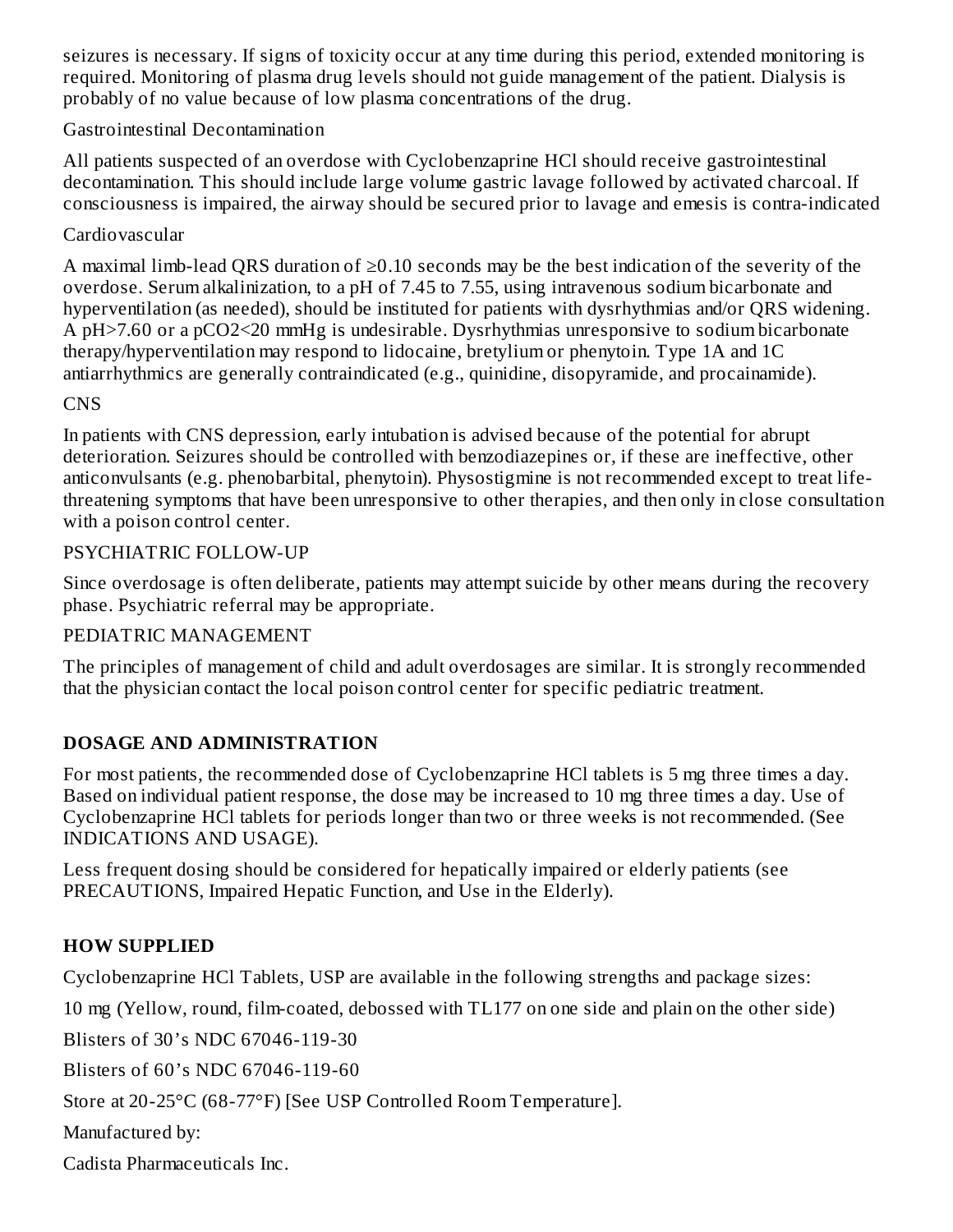Salisbury, MD 21801, USA.

Revised 02/07

Repackaged by:

Contract Pharmacy Services-PA 125 Titus Ave Suite 200 Warrington, PA 18976 USA

Original--04/2010--NJW

#### **Principal Display Panel**



**10 mg Blister of 30 Tablets**

# **CYCLOBENZAPRINE HYDROCHLORIDE**

cyclobenzaprine hydrochloride tablet

| <b>Product Information</b> |                         |                    |                              |
|----------------------------|-------------------------|--------------------|------------------------------|
| Product Type               | HUMAN PRESCRIPTION DRUG | Item Code (Source) | NDC:67046-119(NDC:59746-177) |
| Route of Administration    | ORAL                    |                    |                              |